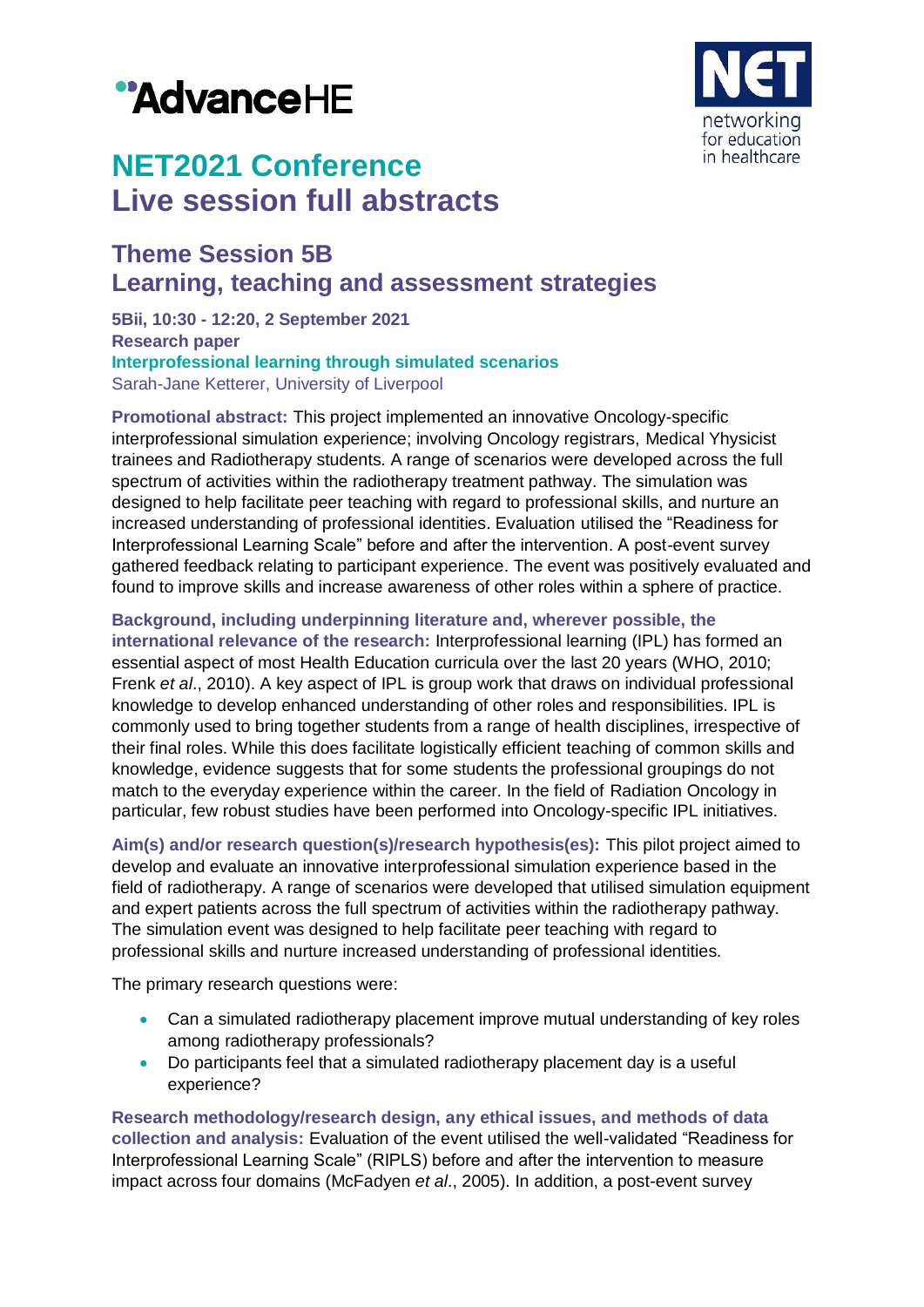gathered feedback from participants relating to their experience of the IPL simulation. This survey comprised a series of Likert style questions and some open questions related to participants' lived experiences. Responses to open questions were subjected to thematic content analysis by two independent analysts with discrepancies resolved through negotiation.

**Key findings and recommendations:** In total there were 26 participants comprising 13 Radiotherapy students, 7 Medical Registrars and 6 Medical Physics trainees. There was a statistically significant 3% increase of overall RIPLS score following simulation. Increases were seen in relation to teamwork, collaboration and professional identity. Most of the respondents (23/26) enjoyed the event, felt they had learned skills, gained understanding of other roles and desired more simulation events in the future. These findings triangulated well with the textual data where themes clearly highlighted the perceived value of working alongside clinically relevant personnel in a challenging, yet fun environment. Respondents provided many comments relating to aspects of each other's roles they were unaware of, and reported learning from peers during activities. It was clear participants found the experience enjoyable and useful. They reported increased technical and interpersonal skills arising from engagement with the scenarios, as well as observations of team members. It was encouraging to see the RIPLS and textual data demonstrating improved awareness of professional identities and increased desire for interprofessional learning. Participants were enthusiastic about future iterations, although they expressed a need for increased time per scenario. This work suggests strongly that IPL activities should be designed to include learners from mutually relevant professions. Simulated scenarios involving multiple professions not only improve skills but also increase role awareness within a sphere of practice.

#### **Three key points to indicate how your work contributes to knowledge development within the selected theme:**

- The simulation evaluation clearly highlighted the perceived value of working alongside clinically relevant personnel in a challenging, yet fun environment.
- Simulated scenarios involving multiple professions not only improve skills but also increase awareness of other roles within clinical oncology.
- **IPL activities should be designed to include learners from mutually relevant** professions.

#### **References:**

Frenk, J., Chen, L., Bhutta, Z.A., Cohen, J., Crisp, N., Evans, T., Fineberg, H., Garcia, P., Ke, Y., Kelley, P., Kistnasamy, B., Meleis, A., Naylor, D., Pablos-Mendez, A., Reddy, S., Scrimshaw, S., Sepulveda, J., Serwadda, D. & Zurayk, H. (2010) 'Health professionals for a new century: transforming education to strengthen health systems in an interdependent world.' *Lancet*, 376(9756): 1923-58.

McFadyen, A.K., Webster, V., Strachan, K., Figgins, E., Brown, H. & Mckechnie, J. (2005) 'The Readiness for interprofessional learning scale: A possible more stable sub-scale model for the original version of RIPLS.' *Journal of Interprofessional Care*, 19(6), 595-603.

World Health Organization (2010). Framework for action on interprofessional education and collaborative practice. Geneva: World Health Organization.

**Keywords:** IPL Simulation, Professional Identity, Peer Learning.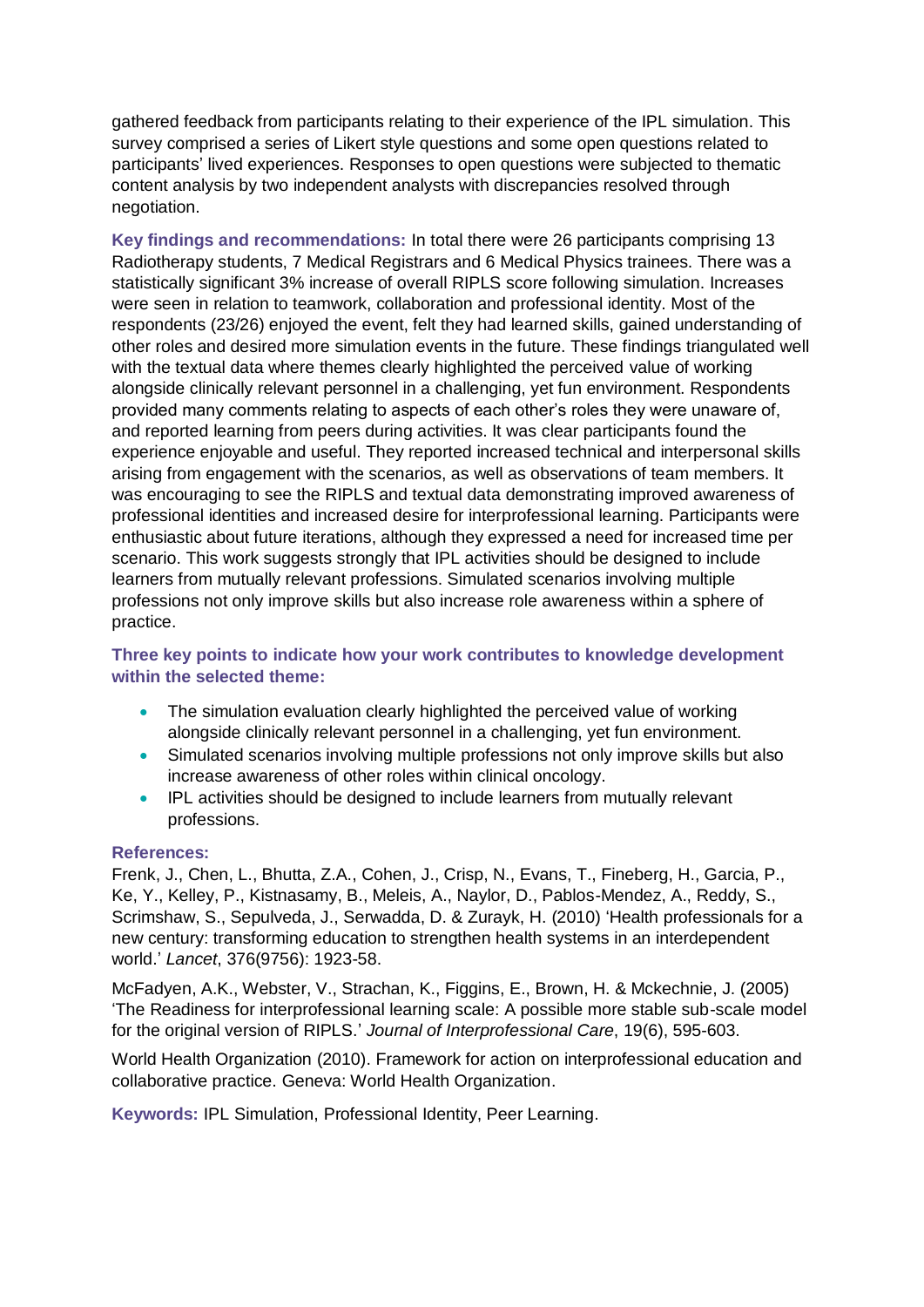#### **5Biv, 10:30 - 12:20, 2 September 2021 Research paper The impact of interprofessional simulation on undergraduate Paediatric Health Care Professionals (Medical and Nursing students)** Sasha Ban and Peter Dryden, Northumbria University

**Promotional abstract:** Interdisciplinary working is vital to ensuring good outcomes for paediatric patients, yet undergraduate Medical and Nursing students rarely get the opportunity to work together before entering clinical practice. The aim of this project was to explore if providing interprofessional simulation teaching for Medical and Nursing students enhances their learning experience of assessing and managing the acutely unwell child.

**Background, including underpinning literature and, wherever possible, the international relevance of the research:** Interdisciplinary working is vital to ensuring good outcomes for Paediatric patients (Dufrene, 2012; Fox *et al.*, 2018), yet undergraduate Medical and Nursing students rarely get the opportunity to work together (Rhodes, 2016). Developing team working skills in Pre-Registration programmes is fundamental to workforce development (Herge *et al.*, 2015).

**Aim(s) and/or research question(s)/research hypothesis(es):** The aim of this project was to explore if providing interprofessional simulation teaching for Medical and Nursing students enhances their learning experience of assessing and managing the acutely unwell child.

**Research methodology/research design, any ethical issues, and methods of data collection and analysis:** Third year Medical students and final year Nursing students participated in a one-day interprofessional simulation course focused on assessing and managing the acutely unwell child, utilising best practice guidance (INASCL, 2016). At the end of the course, students were invited to complete a questionnaire to evaluate how the course had impacted upon their learning. After the course, some students agreed to participate in telephone interviews to explore the impact of the course further. Ethical approval for the project was granted by both universities. Quantitative data analysis was completed on data generated by questionnaires. Qualitative data was collected from questionnaires and telephone interview transcripts with thematic analysis conducted using NVIVO software.

**Key findings and recommendations:** Interprofessional simulation teaching proved resoundingly popular with students as they described the experience as authentic and helpful in breaking down hierarchy to enhance team working. Nursing students prior to the study stated they were afraid to talk to doctors, this is supported by Lui *et al*. (2015). The students' transformative learning is evident, underpinned by symbolic interactionism and unsurprisingly, Medical and Nursing students want more interprofessional simulation. They valued the safe space within the simulation lab (Mccaughey & Traynor, 2010). Consequently, further opportunities for interprofessional simulation and learning should be explored, especially where Medical and Nursing curricula align. Some higher education institutions (HEIs) support simulation with volunteers, owing to challenges with aligning curricula (Webster *et al*., 2018). This study highlighted the importance of embedding the initiative alongside learning outcomes for both Medical and Nursing standards.

**Three key points to indicate how your work contributes to knowledge development within the selected theme:**

• Joint curriculum development between programmes and organisations is fundamental.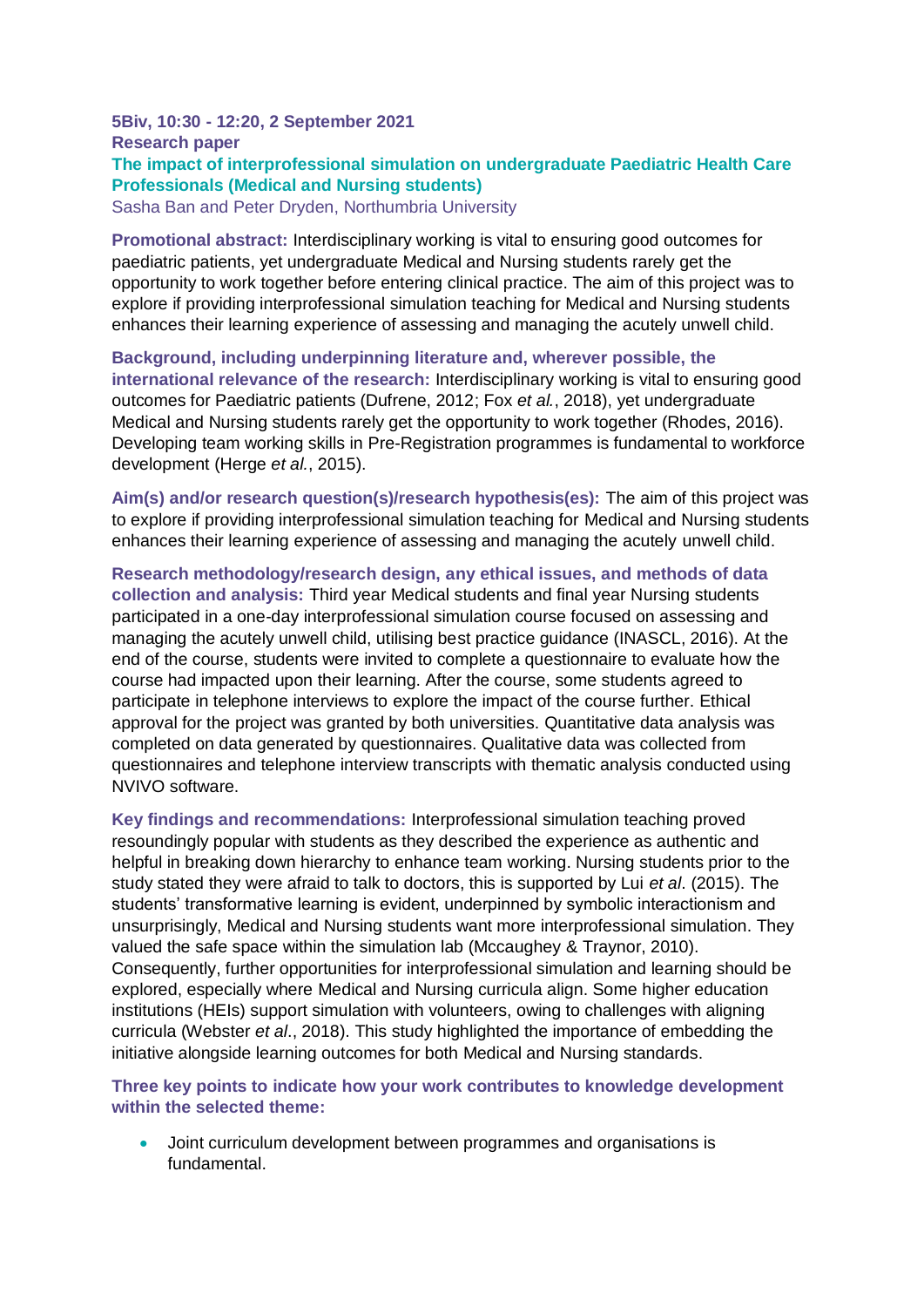- Training/preparation of IPE facilitators is integral in ensuring success.
- Patient care and safety is improved with opportunity to learn together.

#### **References:**

Dufrene, C. (2012). 'Health care partnerships: a literature review of interdisciplinary education.' *The Journal of Nursing Education*, 51(4), 212. doi:10.3928/01484834-20120224- 01.

Fox, L., Onders, R., Hermansen-Kobulnicky, C.J., Nguyen, T-N., Myran, L., Linn, B. & Hornecker, J. (2018) 'Teaching interprofessional teamwork skills to health professional students: A scoping review.' *Journal of Interprofessional Care*, 32(2), 127-135.

Herge, E.A., Hsieh, C., Waddell-Terry, T. & Keats, P. (2015) 'A Simulated Clinical Skills Scenario to Teach Interprofessional Teamwork to Health Profession Students.' *Journal of Medical Education and Curricular Development*, 2(2). doi:10.4137/JMECD.S18928

INACSL (2016) 'Standards of Best Practice: Simulation -Enhanced Interprofessional Education.' *Clinical Simulation in Nursing*, 12(s), 34-38.

Lui, J.K., Philbin, M., Lau, S., Philip, P.A., Yazdani, M. & Hatem, D. (2015) 'Interprofessionalism between physicians and nurses: Moving forward.' *International Journal of Nursing Studies*, 52(12), 1785-1788. doi:10.1016/j.ijnurstu.2015.09.011.

McCaughey, C.S. & Traynor, M.K. (2010) 'The role of simulation in nurse education.' *Nurse Education Today*, 30(8), 827-832. doi:10.1016/j.nedt.2010.03.005.

Rhodes, J. (2016) Breaking down educational silos. *Kai Tiaki: Nursing New Zealand*, 22(1), 16-17.

Webster, C., Hallett, C., Torrie, J., Verstappen, A., Barrow, M., Moharib, M. & Weller, J. (2018) 'Advanced Cardiac Life Support Training in Interprofessional Teams of Undergraduate Nursing and Medical Students Using Mannequin-Based Simulation.' *Medical Science Educator,* 28(1), 155-163. doi:10.1007/s40670-017-0523-0.

**Keywords:** Simulation, Medical/Nursing Students, Child Health.

**5Bv, 2 September 2021, 10:30 - 12:20 Poster+**

**Responding to the evolving needs of healthcare provider education: Rethinking the approach to professional education for healthcare providers for Integrative Healthcare Education**

Tania Xerri and Marianne Koh, York University

**Promotional abstract:** The Health Leadership & Learning Network at York University developed an approach to Healthcare Education, with a certification, that is driven directly by the needs of clients/patients/caregivers. Using this 'bottom-up' approach, our education acknowledges the unique needs of individuals, provided with care by various professions. The education is interdisciplinary and includes health and non-health professions, which may be involved in healthcare at varying stages of care. Our approach is not meant to negate traditional methods of professional Healthcare Education, but complement it and exist in parallel by diversifying current skills and competencies, and expanding on those that are within their scope of practice, but not fully developed, and do so within a professional standard

**Main focus/theme of, or issues addressed by, the poster:** Patient-centred healthcare is growing in Canada and clinical practice multidisciplinary education foci on Integrative Health